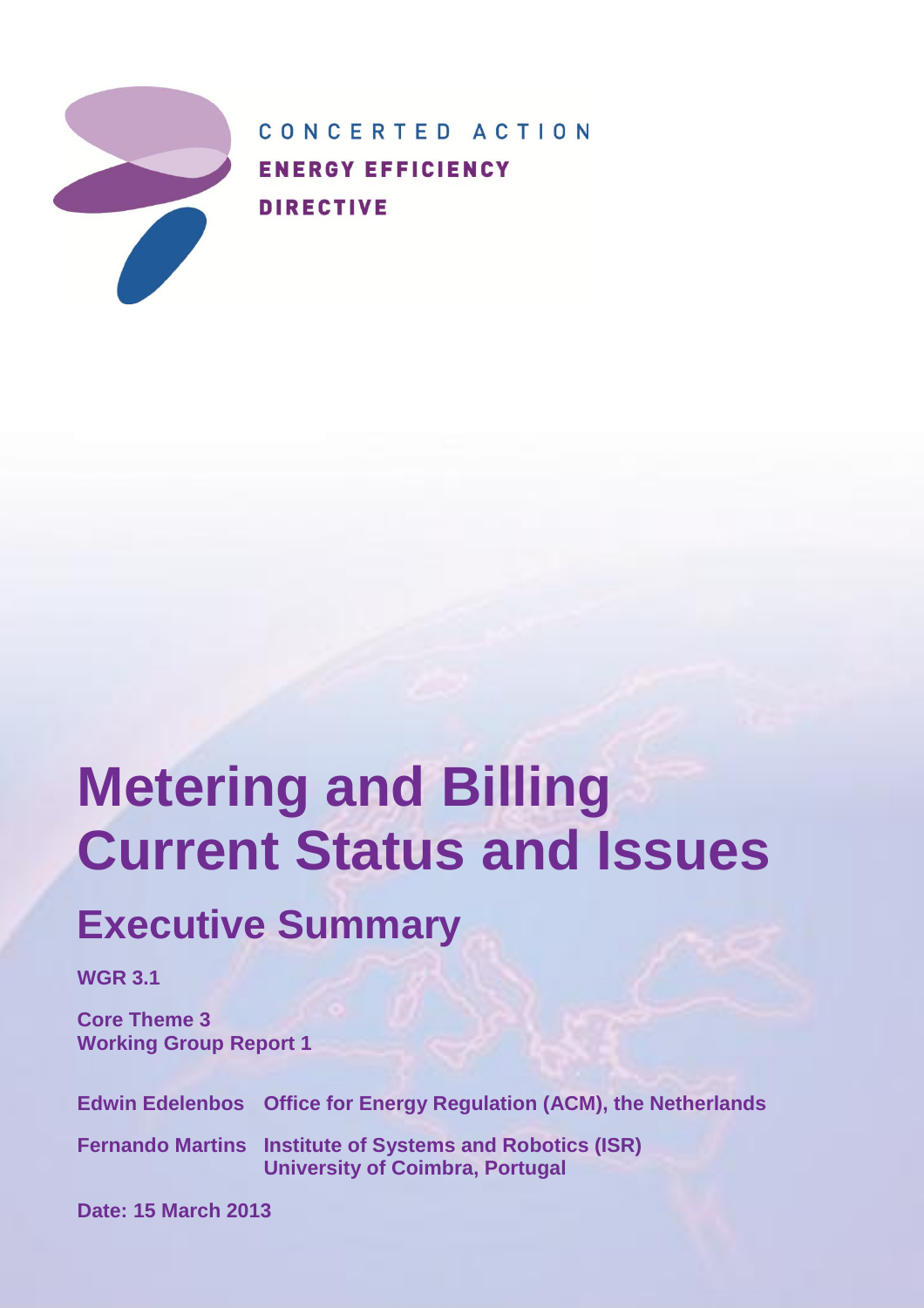The energy market is changing. Recently, many modifications have been made to European Union legislation, mainly to define rules and measures to ensure competition and proper consumer protection in the energy market.

Discussions among the CA EED participants, with representatives generally from energy agencies and parts of public ministries relevant to the energy sector, highlighted the existing variances in MS interpretation of Articles 9, 10, 11 and Annex VII of the EED. The main goal was to get an overview of what is considered as compliance with Article 9, 10 and 11 and Annex VII of Directive 2012/27/EU on energy efficiency (hereafter the "EED" or "the Directive") in the Member States (MS).

#### **Metering and Billing**

One conclusion from discussions was that there are many different metering and billing situations in the EU for the five different energy products (Electricity, Natural Gas, District Heating & Cooling, and Domestic Hot Water). The implementation of the Directive for electricity can be achieved in the short-term for almost all MS. In some MS, the costs and technical difficulties regarding natural gas are more evident and may bring unexpected additional challenges. Regarding district heat, cooling and hot water, there seems to be a high degree of difficulty if EED is interpreted that a meter should be installed for all single end-users instead of all final customers.

The general opinion of CA EED participants was that the current feedback for final customers and the definition of 'technically possible, financially reasonable and proportionate' is not satisfactory. MS need more details about which feedback actually leads to energy savings and a clear definition of what is 'technically possible, financially reasonable and proportionate'. According to some CA EED participants without agreement on standards or criteria for consistent usage of these stipulations, the MS may use these stipulations as an 'escape route' to avoid taking action. Therefore, joint development of standards or criteria for consistent usage of these stipulations is recommended. However some CA EED participants also saw the possibility to assess technical possibility, financial reasonably and proportionality important to avoid ineffective investments compared to the results achieved which often are country specific. These issues need to be addressed further.

Regarding district heat, cooling and hot water, the local situations and views on implementing the metering and billing stipulation vary strongly between MS and it is not possible to give a clear overview on these implementation processes based on current information. Therefore, more effort to retrieve information from MS to construct a 'blueprint' of district heat, cooling and hot water situations for the EU-27 is recommended. An important result of CA EED participants discussions is the recommendation that for heat, cooling and hot water, the individual meters should take into account both volume and temperature.

Although Article 11 defines that bills and billing information for customers should be free of charge, most CA EED participants do not expect that energy companies will act accordingly. Therefore, it is relevant to discuss if extra or other regulation is necessary to prevent suppliers charging customers via other tariffs.

#### **Smart Meters Roll Out**

MS show a broadly similar interpretation of the relationship between the EED and smart metering: there is a clear link between the roll out of smart meters and the relevant metering and billing stipulations in the EED. The roll out of smart meters has a direct impact on costs and benefits and on technical aspects of the various stipulations in Articles 9, 10 and 11. As the roll out of smart meters is rapidly developing in many MS it is a challenge to define the exact impact of smart meter roll outs on the EED articles.

Regarding information supplied to end users about the potential advantages of smart meters, MS have different market models resulting in different tasks for different parties. Therefore, it is relevant to explore if there will be complications if the party that should provide information is not the same party that installs the meter.